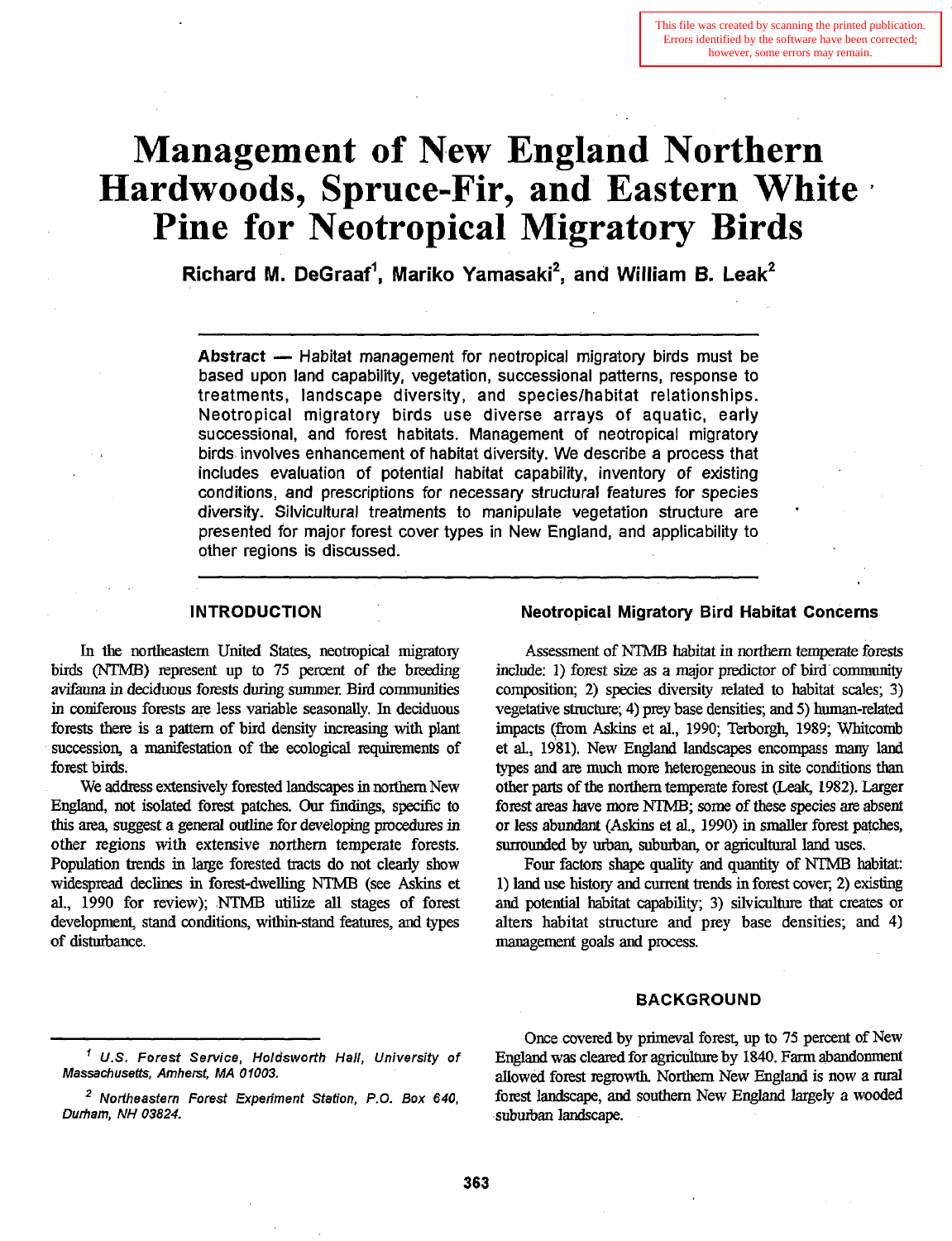Forests now cover 60 to 90 percent of the various New England states; forests comprise a much smaller component of landscapes in regions surrounding New England, ranging from 40 to 60 percent coverage (Woddell, et al. 1989).

#### **Habitat Relationships**

NTMB habitat relationships need to be considered hierarchically at different scales of management: landscape level; between stand level; and within stand level.

#### **Landscape Level:**

Northern New England is at least 75 percent forested; upland nonforest, wetland, and aquatic habitats **are** very minor components in most cases (DeGraaf et al. 1992). Urban and suburban sprawl is limited. Isolation of forest **fragments** does not appear to be a factor at the present time. Interspersion of agricultural land use is minimal. Urban and suburban sprawl, though limited, continues to slowly increase. Increased predation rates by suburban wildlife, cats, and dogs is expected. Year-round bird feeding encourages brown-headed cowbird **NF** occurrence, **as** do some agricultural activities **(Yamasaki,** unpubl. **14**  data). Breeding bird surveys in forest-dominated areas on the **K A R K K K** White Mountain National Forest reveal few cowbirds away from these food sources these food sources.

Upland nonforest, wetland, and aquatic habitats are more abundant components in southern New England. Urban/suburban sprawl is much more pervasive, even though it is up to 60 percent forested.

Most forest-dwelling NTMB have home ranges smaller than 10 acres (Table 1). Large forested properties present more opportunities to concurrently manage seasonal habitats for more NTMB species, resident species with small and large home-ranges, and short distant migrants.

#### Table 1. - Comparison of home-range area for birds in New **England (modified from DeGraaf et al. 1992).**

| Average home-range area estimates<br>(acres)<br>٠ |                                        |        |       |     |       |  |  |
|---------------------------------------------------|----------------------------------------|--------|-------|-----|-------|--|--|
|                                                   | None<br>reported/<br>not<br>applicable | $1-10$ | 11-50 | >50 | Total |  |  |
| Neotropical<br>migrants                           | з                                      | 111    | 19    | 15  | 148   |  |  |
| Resident/ Short<br>distance migrants 14           |                                        | 30     | 11    | 17  | 72    |  |  |
| <b>Total Species</b>                              | 17                                     | 141    | 30    | 32  | 220   |  |  |

Small properties within extensive forest landscapes present opportunties to supply a portion of year-round habitat needs of wide-ranging resident species, if coordinated with surrounding area conditions. These same small properties also present oppomnities to manage seasonal habitats for **NTMB** species and possibly complete habitats for small range residents.

Extensive forests of uniform age provide habitat for a **limited** number of avian species (Fig. 1). When a variety of nonforest habitats **are** available within extensive forest areas, a significantly larger number of habitat conditions is available. If a variety of aquatic habitats **are** also present, the number of available habitats again increases. Finally, the presence of high elevation sites add the krummholz and alpine habitats that complete the range of available habitats in New England. Thus, habitat breadth is useful in examining species / habitat potential.



Figure 1. - Comparison of habitat breadth use by New England birds (NTM=neotropical migratory birds; RES/SDM=residents and short distance migratory birds; F=forest; NF=nonforest; **Wzaquatic habitats; K=krummholz and alpine habitats).** 

#### **Between-stand Level:**

Size-class combination (after DeGraaf et al., 1992: regeneration, sapling-pole, sawtimber, and large sawtimber stands) also describes habitat relationships at the between-stand level. Large forests of a single size-class limit habitat for birds and other species (Fig. 2). If two size-classes are available within an extensive forest area, the potential number of habitats doubles. With all four size-classes present, potentially available habitats again increase. Size-class combination does not pertain to NTMB that only use nonforest, wetland, and aquatic habitats within the forest.

#### **Within-stand Level:**

The distribution of many wildlife species, including NTMB, is related to structural habitat features within cover-type groups (Table 2). Many features **are** created or altered when forest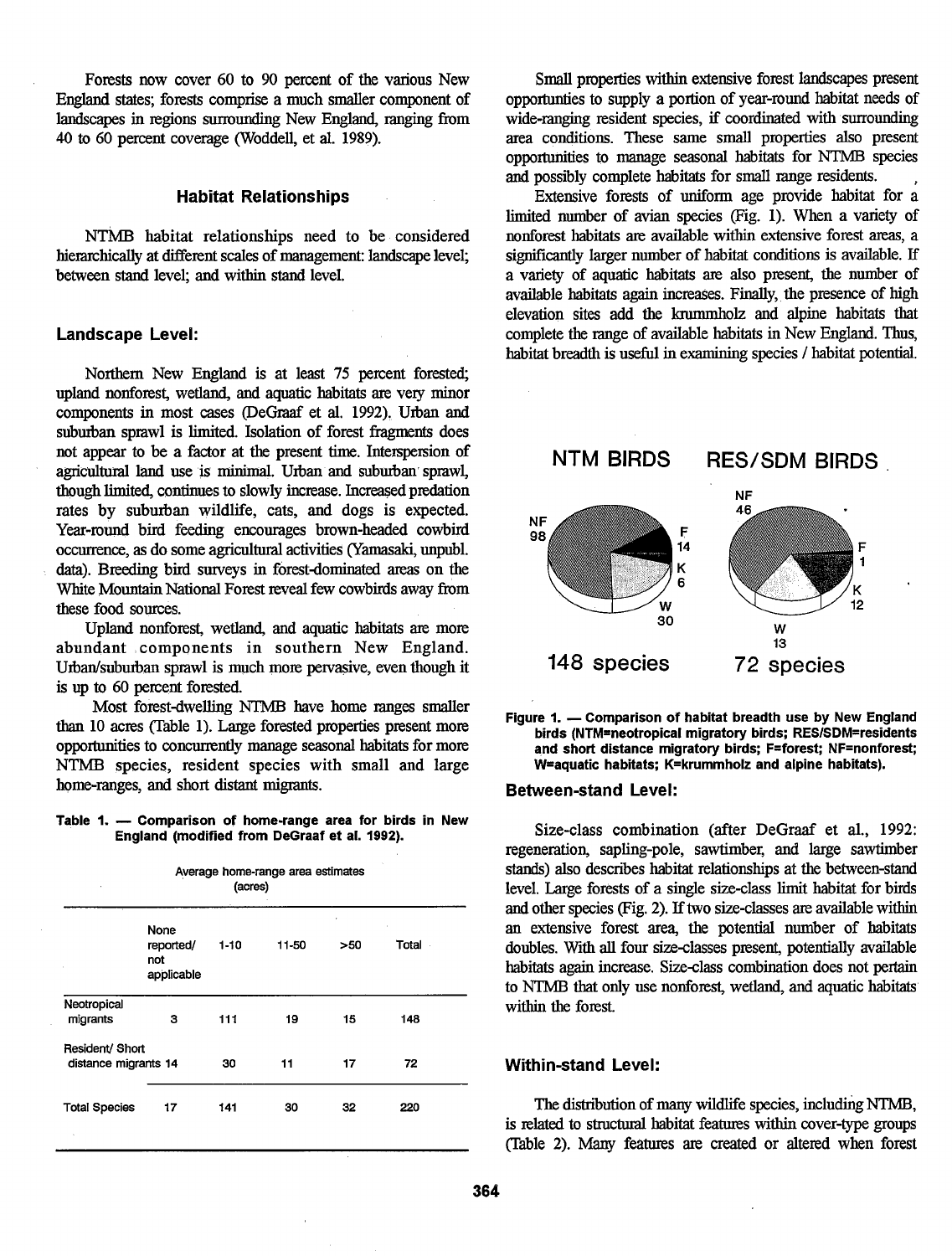

- **Figure 2. Comparison of size-class use by New England birds (NTM=neotropical migratory birds; RESISDM=residents and**  short distance migratory birds; One=one size-class used; **Two=two different size-classes used; Three=three sizeclasses used; Fou~four sizeclasses used; None=no forest sizeclasses used).**
- Table 2. Comparison of neotropical migratory and all birds **combined relationship to structural habitat features in New England by size-class (NTM=neotropical migratory birds; AB=all birds combined). (Modified from DeGraaf et al. 1992).**

| Feature                   | Number<br>NTM/AB | Regen-<br>eration<br>NTM/AB | Sapling-<br>pole<br>NTM/AB | Saw-<br>timber<br>NTM/AB | Large<br>sawtimber<br>NTM/AB |
|---------------------------|------------------|-----------------------------|----------------------------|--------------------------|------------------------------|
| High perches              | 7/10             | 6/ 7                        | 3/3                        | 5/ 6                     | 5/7                          |
| <b>Exposed perches</b>    | 15/20            | 9/13                        | 9/12                       | 6/9                      | 7/9                          |
| Minimal canopy            | 20/25            | 15/20                       | 12/16                      | 7/12                     | 8/13                         |
| Partial canopy            | 27/41            | 22/32                       | 20/29                      | 22/34                    | 22/34                        |
| Closed canopy             | 25/32            | 18/24                       | 21/27                      | 25/31                    | 25/32                        |
| Tree boles                | 12/35            | 4/19                        | 6/22                       | 8/29                     | 9/32                         |
| Midstory layer            | 18/24            | 14/18                       | 16/22                      | 15/21                    | 15/21                        |
| Shrub laver               | 56/75            | 51/70                       | 41/52                      | 32/44                    | 33/45                        |
| Ground vegetation33/52    |                  | 21/36                       | 10/21                      | 6/15                     | 7/16                         |
| Litter                    | 11/12            | 10/12                       | 10/12                      | 11/11                    | 11/11                        |
| Overstory inclusions40/57 |                  | 26/42                       | 33/49                      | 37/55                    | 37/55                        |
| Mast/fruit                | 6/39             | 3/17                        | 3/15                       | 3/18                     | 3/18                         |

stands **are treated.** No single silvicultuml treatment can provide all conditions **at** any given time, but a mge of conditions **can**  be provided over time and space with some planning. No single habitat management practice covers **all** necessary conditions for **all** NTMB. A variety of management goals, objectives, silvicultural methods, site conditions, management intensities, and habitat improvement practices is required across landscapes to provide a divexsity of habitats for the full range of wildlife species and NTMB potentially inhabiting New England forests.

#### **Silvicultural Methods**

Silvicultural cuttings are usually classified as regeneration treatments (Fig. 3) or intermediate treatments (Fig. 4). Four techniques **are** discussed: **two** for producing even-aged stands **and** two for producing uneven-aged stands:

# Even-aged:

- Clearcutting--removal of all Stems in the stand includes strip cutting, coppice, coppice with standards, **and**  seed tree cuts.
- 2. Shelterwood--removal of the understory and lower crown canopy trees to allow the new stand to regenerate under shade. Subsequent cuts remove the overstory.

# Uneven-aged:

- 1. Single-tree selection--removal of trees singly or in groups of 2 or 3, to maintain a continuous crown and uneven-aged or sized mixture. Can be used between groups.
- **2.** Group selection--removal of trees in groups usually 1/10 to 2/3 acre in size, but sometimes up to **2** acres.

Intermediate treatments are applied in the culture of even-aged stands. Quality timber thinnings commonly maintain a closed canopy; however, low-density thinning (50-70% residual crown cover) can be used to hasten diameter growth and stimulate understory development for wildlife purposes.

Single-tree and group selection methods culture uneven-aged **stands.** Instead of a specified rotation age,'a general xmxhmm tree size is chosen, **and** residual stands **are** defined by maximum tree size, stand density, and stand structure.

Other intermediate treatments **utilized** in either even-aged or uneven-aged stands are pmning, prescribed burning, sanitation cutting, or salvaging (after Hunter, 1990).

# **Even-aged and Uneven-aged Management Comparisons:**

Even-age management provides opportunities to regenerate shade intolerant **hardwoods** by clearcutting, opportunities that uneven-age management does not provide. **Indirect** effects of harvesting include a flush of heibaceous growth, followed by development of a shrub layer of woody seedlings and sprouts. This shrub layer **usually** grows into a densely stocked sapling stand within 10 years. Shelterwood techniques with residual canopy closures less than 50 percent provide some of **these**  habitat conditions for several years after harvest. Such regeneration treatments produce distinct forage and shelter opportunities for **numerous** species that **are** not **usually** available under uneven-age management **(Fig.** 5).

Even-age management provides **potential** habitat for up to 26% more species than uneven-aged management that regenerates similar cover types. Bird species display greater sensitivity to silviculturaI treatment than do other **taxa** Forests that contain a distribution of each size-class in distinct even-age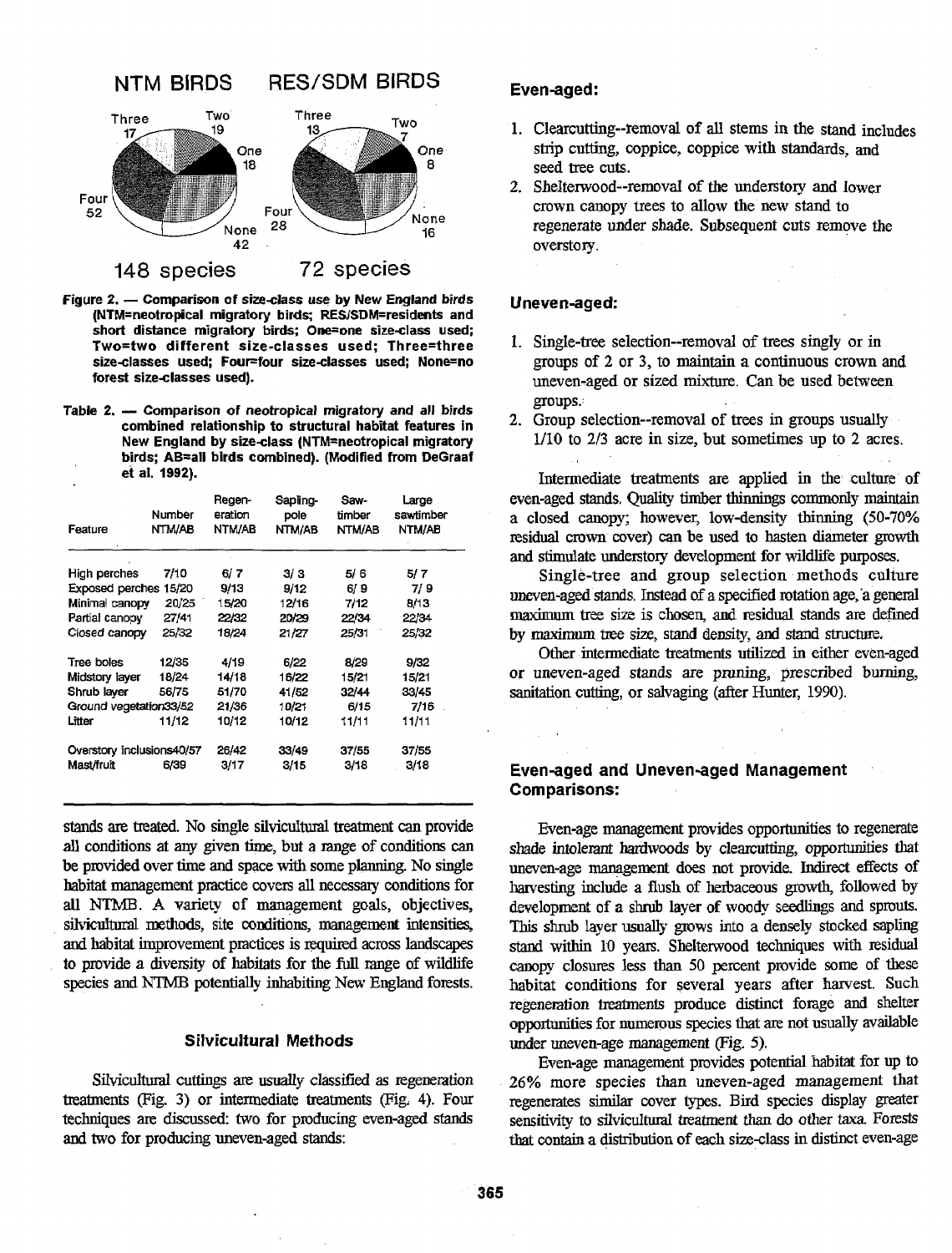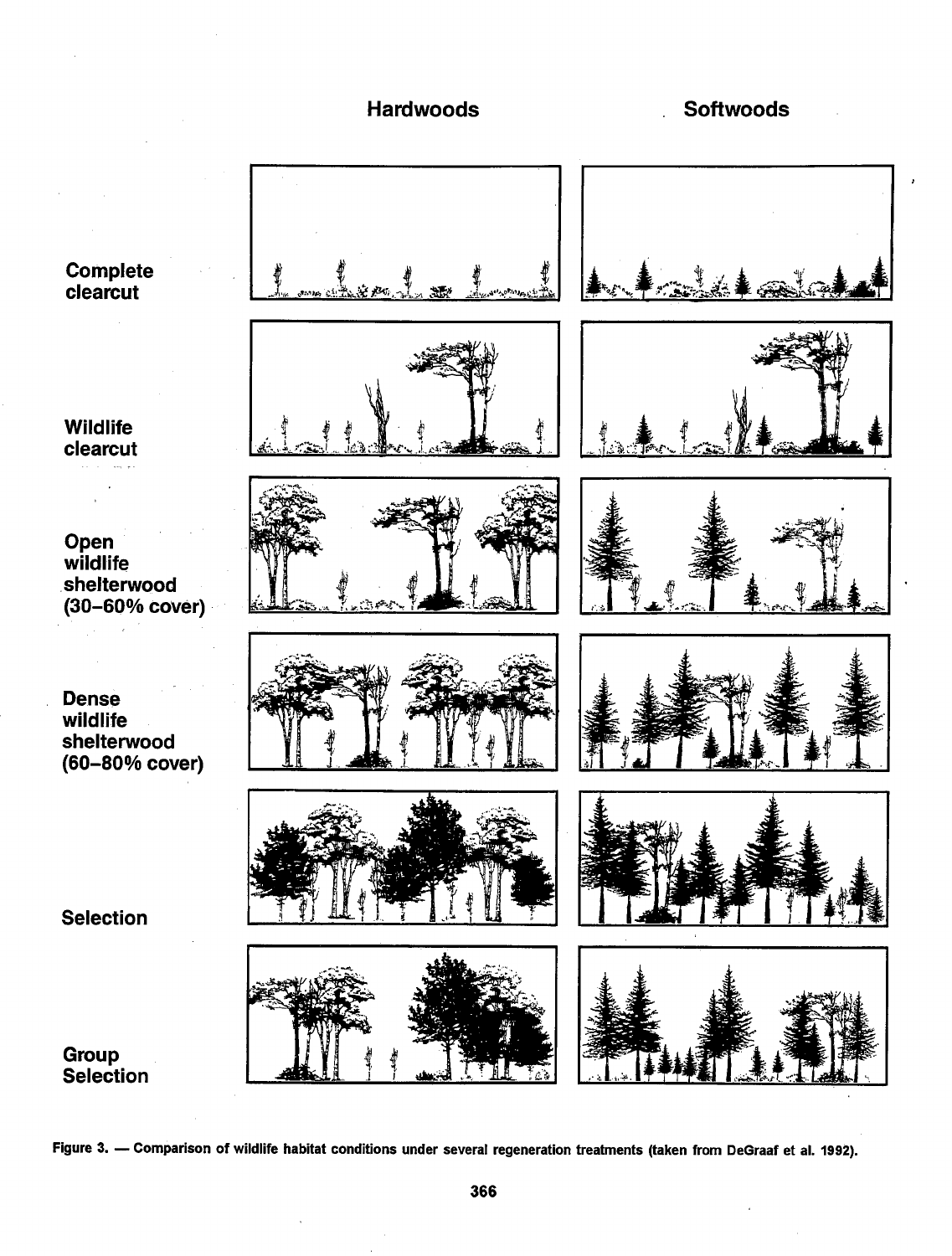

Low-density wildlife thinning

**Quality** timber thinning

Figure 4. - General comparison of wildlife habitat conditions following quality timber thinning and low-density thinning with reserved wildlife trees (taken from DeGraaf et al. 1992).



system and cover-type group. E=even-age forests containing regeneration, sapling-pole, sawtimber, and large sawtimber stands in distinct units of 5 acres and larger. U=uneven-aged forests with essentially continuous canopies and intermixed size- classes produced by single-tree selection (taken from DeGraaf et **al.** 1992).

**units** of 5 acres and larger can provide more potential habitats *than* uneven-age management, when applied **at** intervals so entire landscapes **are** not affected during *any* one management period.

Uneven-age management can provide continuous overstory canopies and intermixed size-classes of tolerant hardwoods and softwoods by single-tree selection. With residual canopy closures greater *than* 70 percent, minimal hehaceous **ground**  cover **and** shrub conditions are expected, and a midstory layer usually develops. Intolerant and midtolerant tree species **are** few and decrease over time. Uneven-age management applied across large homogeneous **mas** tends to limit early successional habitat conditions and intolerant cover **types. In much** of New **England,**  however, large areas are discontinuous in soils, geology, elevation, and drainage patterns. This leads to variation in species composition and response to treatment, indicating use of even-age methods interspened with **the** general uneven-age method.

Group selection provides habitat conditions that range between single-tree selection and even-age approaches. At regular intervals (10 to 20 years), up to about 10 percent of the stand is regenerated in groups, while single-tree selection is sometimes applied between openings. Intolerant species regenerate in larger **groups,** while intermediate and tolemnt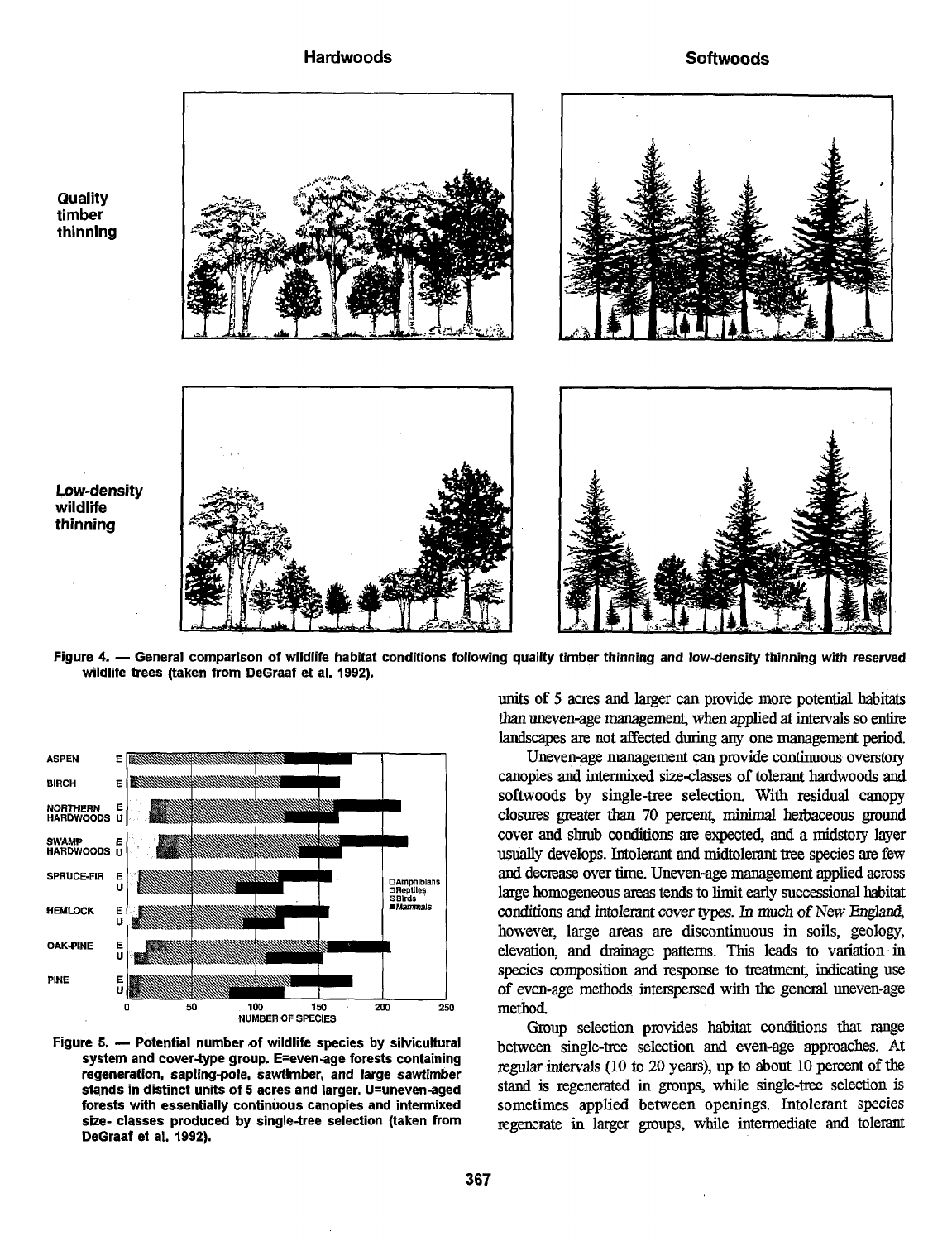species dominate small openings. Distinct size-classes are recognizable for a few decades following cutting. The main limitation on wildlife habitat is the small size of the openings. Group selection provides habitat for a potential number of species between that suggested for even-age and typical uneven-age approaches. Combinations of these systems, rather than strict adherence to one, increases the habitat conditions possible through vegetative management. Care taken to provide a range of diverse habitat conditions throughout a forest or property will eventually result in increased use by a wider variety of wildlife species.

# **PROCESS**

Five steps are required to consider **NTMB** throughout the public and private management planning process.

- 1. Goals--need to identify current and potential habitat opportunities, public concerns, and political or economic issues (local and regional). Goal statements require understanding and agreement by the divergent publics and private landowner.
- 2. Inventory--gather information to address key issues at the appropriate scale. Hierarchical resolution of NTMB habitat management concerns requires placing the planning area within a landscape composition; estimating the likelihood of change/disturbance frequencies (Lorimer 1977) and extent of forest cover, identifying site capability and spatial heterogeneity (after Hunter 1990); and describing existing cover type composition and size-class distribution.
- 3. Prescription--develop working objectives for the management period from goal statements, site capability, and existing vegetative condition Prescriptions can be written to develop the amount and location of early successional habitats, regeneration quantities, softwood composition, or the types of structural habitat features.
- 4. Implementation--involves a large degree of integration with other resource considerations and activities to do an environmentally sensitive and thorough job.
- 5. Monitoring--should determine what was really done, and how successful was the prescription in getting the desired habitat conditions established.

#### **NTMB MANAGEMENT CONSIDERATIONS**

Managed stands of hardwoods and softwoods support different breeding bird communities, and stands can be grouped **Northern Hardwoods Management**  by type and/or size-class by the similarity of their breeding bird compositions.

essentially unchanged in stages beyond the poletimber stage.

Even-aged sawtimber, large sawtimber, and uneven-aged stands have similar avifaunas. Species richness is similar in regeneration/seedling, sapling, and mature stands; poletimber stands have the fewest breeding bird species (DeGraaf, 1987). No breeding bird species **are** unique to old growth or virgin stands (Absalom, 1988).

Northern hardwood and aspen sapling stands have similar breeding bird compositions, as do poletimber stands of paper birch, northern hardwoods; and swamp hardwoods. White pine and red spruce poletimber stands have similar breeding avifaunas, as do poletimber and mature stands of both spruce-fir and balsam fir. Mature white pine stands have distinct breeding avifaunas, and eastern hemlock stands, whether poletimber, mature, or overmature present another (DeGraaf, unpubl. data -- for survey methods see DeGraaf and Chadwick, 1987).

Neotropical migrants comprise a higher proportion of breeding birds in smaller diameter size stands than larger diameter size stands in northern hardwoods (Table 3). The same geneml pattern holds for even-aged stands of spruce-fir and white pine, but the percentages are slightly lower.

Table 3. - Neotropical migratory bird occurrence in  $%$  of **breeding avifauna) northern hardwood, spruce-fir, and eastern white pine cover types and size-classes in New England (from DeGraaf and Rudis, 1986). Spruce-fir and pine types are not managed using uneven-age techniques.** 

| Cover Type            | Regen-<br>eration | Sapling-<br>pole | Saw-<br>timber | Large<br>sawtimber | Uneven-<br>age |
|-----------------------|-------------------|------------------|----------------|--------------------|----------------|
| Northern<br>hardwoods | 61(71)            | 38(70)           | 44(64)         | 50(64)             | 45(62)         |
| Spruce-<br>fir        | 40(64)            | 38(65)           | 42(61)         | 42(57)             |                |
| Eastern<br>white pine | 46(65)            | 41(74)           | 43(64)         | 41(59)             | $\sim$         |

These final three sections are unavoidably brief management summaries from DeGraaf et al. (1992), and the following silvicultuml guides: *Silvicultural guide for northern*  hardwood types in the Northeast (revised) (Leak et al., 1987); *Ecology and management of the northern hardwood forests in Nm England* (Hornbeck and Leak, 1992); *and* A *silvicultural guide for spruce-jir in the Northeast* **prank** *and* Bjorkbom, 1973).

positions.<br>The northern hardwood type occurs at elevations up to<br>The most dramatic differences occur in the smallest 2,500 feet. Three subtypes--sugar maple/white ash, 2,500 feet. Three subtypes--sugar maple/white ash, size-classes (youngest stands), and breeding bird composition is beech/birch/maple and beech/red maple tend to occupy distinct essentially unchanged in stages beyond the poletimber stage. Sites with different soil and vege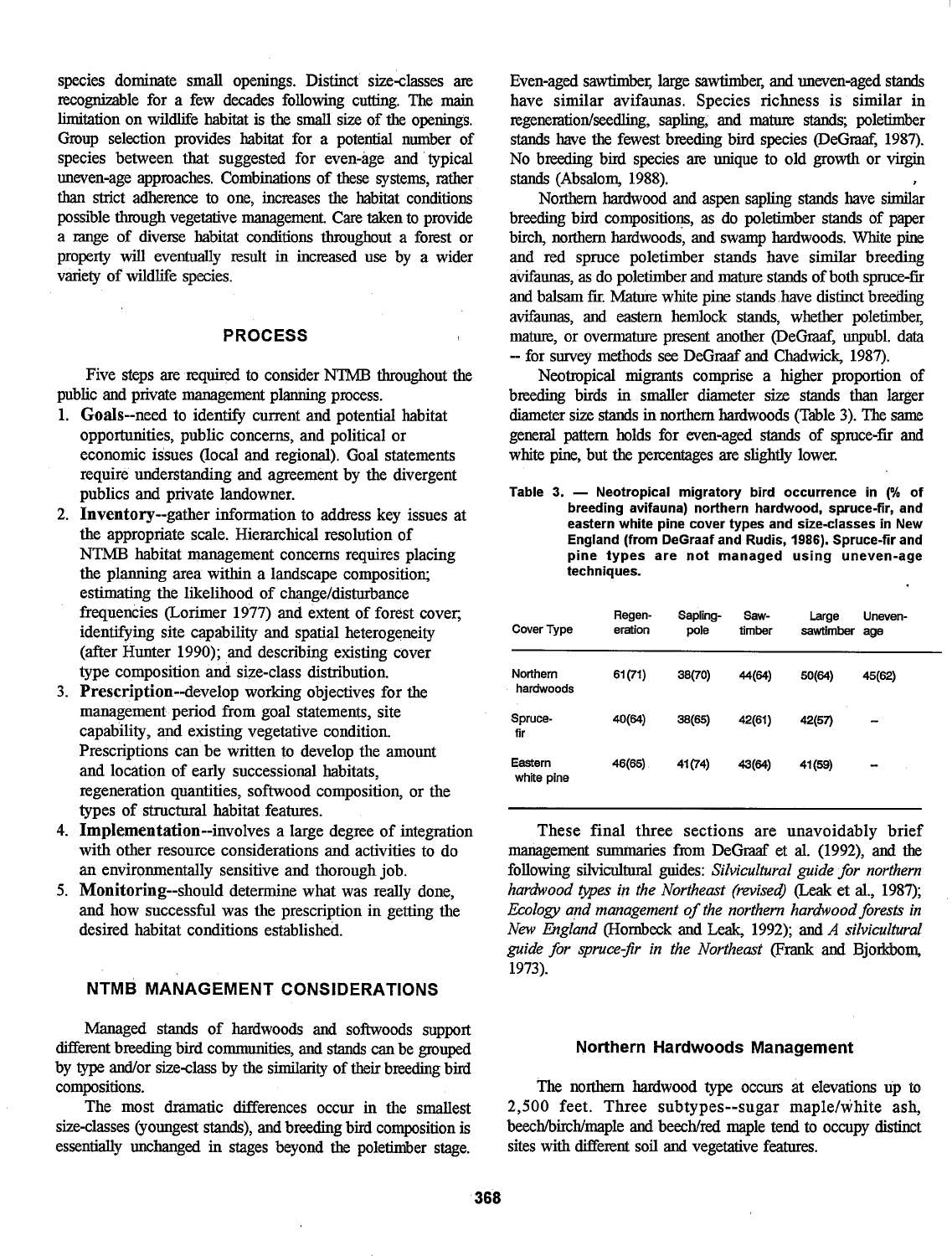These subtypes generally occur on well-drained to moderately well-drained upland soils (Leak and Graber, 1974). Stands of a given subtype vary in size fmm small to moderate, **hm** a few to 100 acres or so. The subtypes occur throughout New England, though regional shifts in abundance of certain species occur.

# **Sugar Maple/Ash:**

Occurs on well-drained, fine-textured tills derived from limestones and certain metamorphics, as well as moderately drained areas enriched by moving water and organic materials.

**Sugar** maple is aggressive and **abundant** on this subtype. Yellow birch and white ash **are** mid-tolerant common associates. Beech is a minor component. These sites have the capability to **gmw** large trees. Trees larger lhan 22-24 **inches** dbh commonly have seams and cavities (Leak, 1985).

The **shrub** layer (2-10 feet tau) is primarily deciduous. The midstory (10-30 feet tall) is deciduous. In mature undisturbed stands, numbers of **stems** per acre in **the** shrub layer range *mund*  2,000; and 300 stems per acre in the midstory layer, a fairly sparse understory (Bormann et al., 1970; Leak, 1959).

A **hundred** or more **plant** species can be found in **the**  herbaceous layer (feet) including herbs, shrubs, and tree seedlings. Ground cover occupies about 40 percent of the forest floor in mature hardwood stands, but can attain higher percentages on this subtype due to the richer soils (Siccama et al., 1970).

#### **Beech/Birch/Maple:**

This subtype occurs on well and **moderately** well-drained **sandy** loams. Beech **is** as **abundant** or more so than sugar maple, especially in the undemy. Yellow birch is **a** common mid-tolerarrt associate; paper birch is more common in this subtype than in the **sugar** maplelash subtype. **Ash** is not abundant Defect is common in trees larger than 20 inches dbh. The presence and abundance of beech increases proportion of dead and defective trees, at earlier ages than in the **sugar** maple/ash subtype. Beech **usually** has cavities at 16-18 inches **dbh,** and few live trees **are** found larger **than** 22 inches dbh (Leak, 1985).

Shrub and midstory layers are deciduous and similar to sugar maple/ash understory layers. In undisturbed mature understories the stem densities are even less than sugar maple/ash. Herbaceous layers in mature stands typically reach 40 percent ground coverage, with lower floral diversity than sugar maple/ash.

#### **BeechlRed Maple:**

Beech is a predominant component and probably the climax species on this subtype. Red **maple** is more abundant and aggressive than sugar maple. Northern red oak is an associate; a softwood component up to 10-15 percent is often present. Soils are generally sandy, somewhat washed tills. Cavities are common in trees over 14-16 inches dbh (Leak, 1985).

Shrub and midstory layers frequently contain some softwoods admixture, but hardwoods are predominant. Midstory layers **are** more dense, and herbaceous layers **are** sparse.

#### **Succession:**

Succession in the northern hardwood type consists of a short  $(2-4 \text{ years})$  herbaceous/shrub stage followed by a hardwood dominated seedling/sapling stage (to 10 years), pole (10-59 years), and sawtimber stages (Fig. 6). During succession, canopies are closed, a range of dbh classes is represented, and the herbaceous layer is sparse. Beech/red maple subtype develops an abundance of **cavity** trees due to the beech component; and softwood inclusions.



Figure 6. - Northern hardwoods stand development and wildlife **species occurrence (taken from DeGraaf et al.**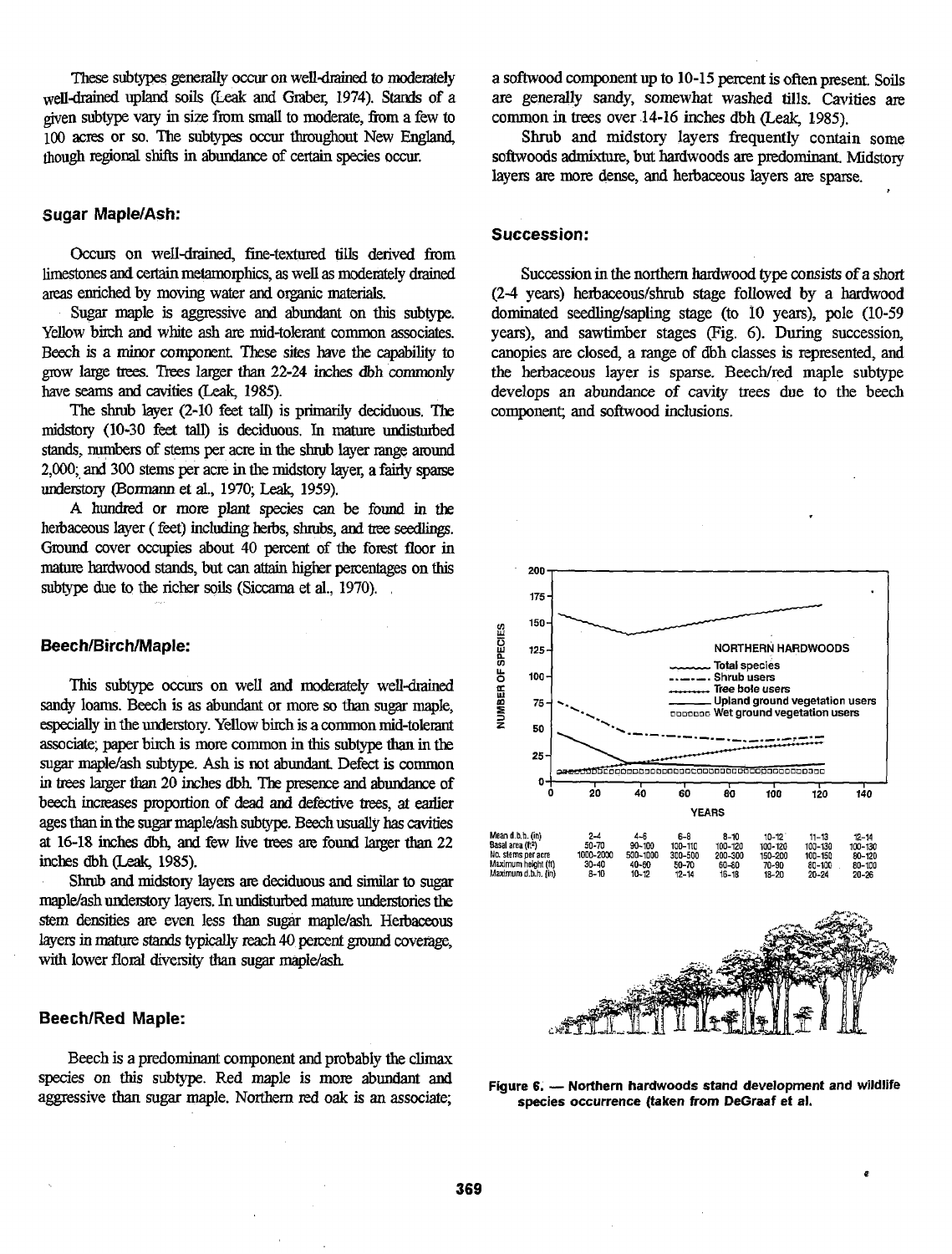Numbers of potential species are high in regenerating stands and drop off in the pole stage. Neotropical migrants particularly associated with this habitat structure include alder and willow flycatchers, cedar waxwing, yellow warbler, chestnut-sided warbler, and common yellowthroat.

Numbers of species then increase with stand age to the maximum in mature and overmature stands. Species using tree boles account for some of this increase. Softwood inclusions in the beech/red maple subtype account for increasing use of older stands by hermit **thrush,** solitary vireo, magnolia warbler, blackburnian warbler, and black-throated green warbler.

#### **Intermediate Treatments:**

Quality timber thinning (Fig. 4) tends to maintain a closed canopy, which reduces habitat for open canopy birds, develops a woody understory; and reduces **the** wildlife tree component. Low-density thinning results in a partial canopy, with cavity trees, and coniferous overstory inclusions if desired, and a dense woody understory. If begun too early, this method results in shorter merchantable tree lengths and lower long-term timber production. Diameter growth is rapid.

# **Regeneration:**

**All** northern hardwood subtypes can be regenerated by clearcutting mature stands, shelterwood cuts, and single-tree or group selection cuts (Fig. 3). Heavier cutting produces more shade-intolerant to intermediate tree species composition, important to neotropical migrant prey bases. Rapid **NTMB**  composition change occurs during **the** first few years following clearcutting. **Clearcuts** produce a temporary herbaceous/shrub layer followed by a distinct seedling/sapling class (Fig. 4).

Shelterwood and large group selection cuts can also resemble natural patterns seen in mature and overmature stands as well as those in various intermediate treatments. Open shelterwood cuts create more woody understory than dense cuts.

**Group selection cuts mix** small patch clearcuts of 0.33 to 2 acres and selection cuts across a **stand.** Small patch clearcuts can maintain intolerant and mid-tolerant tree species composition; and for 5-10 years after cutting **may** provide some habitat structure needed by some early successional wildlife species.

#### **Type Conversion:**

Converting to aspen/birch is the most feasible option. The beech/red maple subtype probably is easiest to convert to aspen/birch, by a series of short-rotation complete clearcuttings.

Cuttings at rotations of 25-30 years will result in most rapid conversion, if costs or markets permit. Conversion is easier if some aspen is available for root-sucker regeneration. Otherwise, consider scarification (and perhaps liming) to encourage aspen and birch seedling regenemtion

#### **Spruce-Fir Management**

The red spruce-balsam fir type occurs principally in northern New England and New York, adjacent Canada, and highest elevations of the Appalachians. White spruce is a common associate in **the** northwest **part** of this range; hemlock is found in the south at lower elevations. Black spruce and tamarack occur in northern wet areas. Spruce-fir is a climax typ and is persistent under light to moderate disturbance. Heavy disturbance results in hardwood-softwood mixtures followed by <sup>I</sup> a predominance of fir. Undisturbed over time, the proportion of red spruce increases due to its longevity.

Two broad types of spruce-fir sites **are** recognized: primary and secondary according to **Frank** and Bjorkbom (1973).

# **Primary sites:**

**Primary** softwood sites consist of moderately to somewhat poorly drained areas at lower elevations; and shallow-to-bedrock areas at elevations above 1,500 to 2,500 feet in New England. When heavily disturbed, successional hardwoods and shrubs rapidly invade. In time, these stands revert to nearly pure (75%) spruce-fir as the hardwoods die out. Mixedwood stands on primary sites support a layer of deciduous shrubs and small trees in addition to the coniferous understory. Pure softwood stands, often contain sparse herbaceous and shrub layers until canopy is broken by overmaturity, windthrow, or insect damage.

#### **Secondary Sites:**

These are well-drained to moderately well-drained side slopes at mid elevations. Soils are better than primary sites, and hardwood competition is greater. Pole and sawtimber stands **are**  mixedwood with less than 50 percent softwoods. Eventually, these sites revert to pure softwoods. If heavily disturbed, the new stand may be nearly pure hardwoods, but will develop a softwood understory. Pole and sawtimber stands contain deciduous shrubs. Herbaceous layers vary greatly in species and density, up to 30 to 40 percent ground coverage. Hardwoods found on secondary sites generally show considerable defect and cavities at 14-16 inches dbh (or earlier in the case of quaking aspen).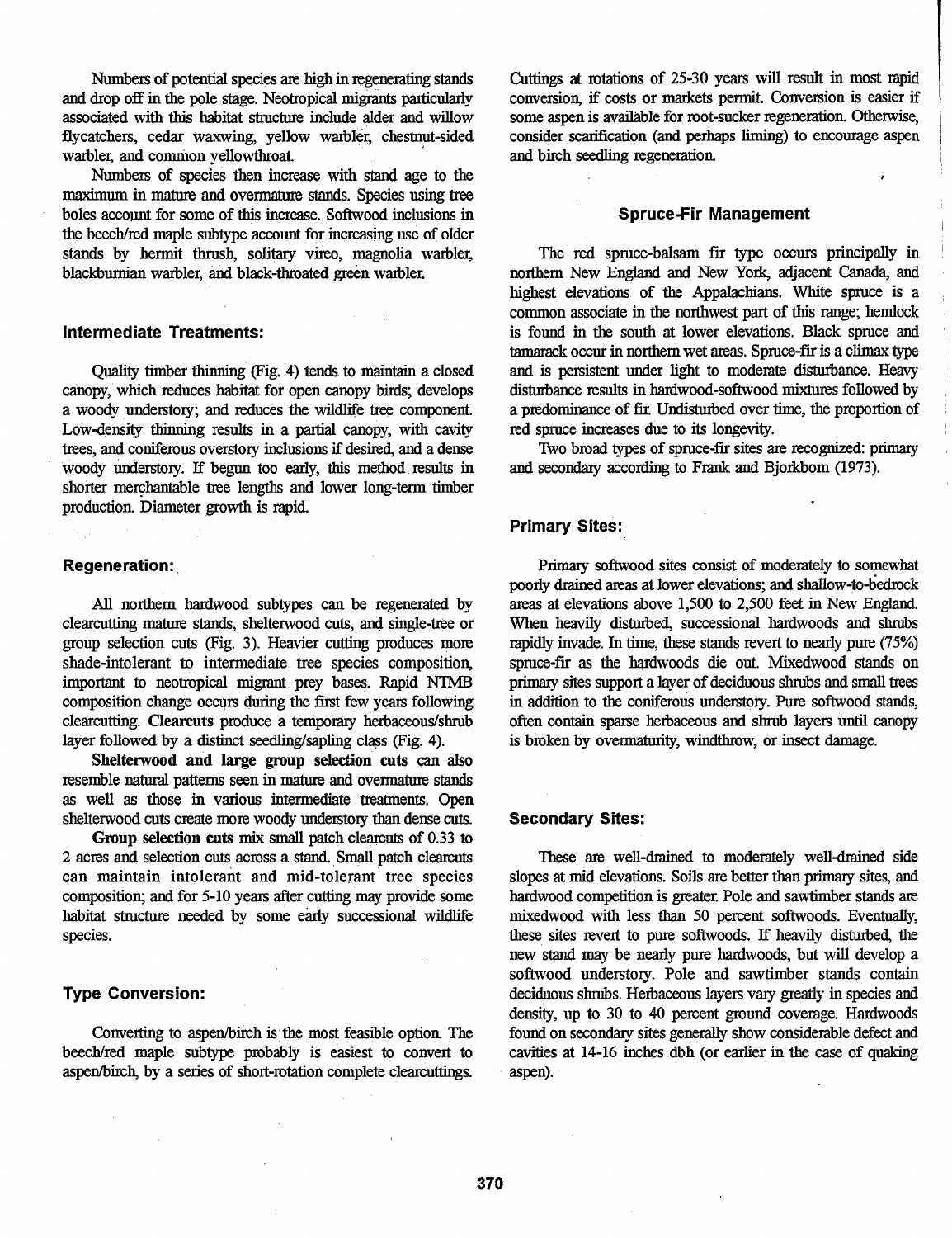On wet primary sites, the herbaceous/shrub layer following clearcutting of spruce-fir stands may last up to 10-15 years (Fig. **7).** The period is much shorter on drier primary and secondary sites. The main difference is the hardwood component--mainly pure softwoods on primary sites **and** a mixture of hardwoods and softwoods on secondary sites. Relative abundance of deciduous cavity trees is associated on secondary sites. Both successional trends are towards increasing softwood proportions.





Spruce-fir stands follow several patterns during maturation **Stands** comprised primarily of balsam fir reach overmaturity at 60-70 years of age; the canopy quickly dies and the fir understory forms a new sapling stand. This creates "fir waves" at high elevations. Spruce-fir canopies remain closed until the stand is roughly 120-150 years old. Then, areas up to many acres begin to die **and** regenerate to **mixed** spruce-fir-hardwood seedling/sapling stands. Canopy openings in overmature spruce-hemlock and spruce-hardwood (secondary sites) **are**  smaIler and less apparent. The stands maintain a more uneven-aged character due to differences in species longevity.

Numbers of potential wildlife species **are** high in **the**  regeneration stage due to the herbaceous/shrub layer response (Fig. 7). Numbers drop and then rise to a maximum in mature and overmature spruce-fir-again due tree-bole users (mainly residents and short-distance migrants). Spruce-fir supports higher potential numbers of species than pure spruce.

# **succession: Intermediate Treatments:**

Quality timber thinning in spmce-fir increases the softwood proportion (especially spruce) and reduces **the** proportion of hardwood cavity trees. Quality timber thinnings (Fig. 4) can be combined with wildlife **tree** retention with **minimal** losses in timber productivity. Low-density (30-50% crown closure) thinning provides a prominent midstory of conifer or mixed hardwood and conifer on secondary sites, and **some** patchy areas of herbs **and** shrubs, espcially on wet **primary** sites.

#### **Regeneration:**

Spruce-fir is most effectively regenerated with a high-density shelterwood system (Fig. 3). This produces a softwood overstory (with reserved hardwood wildlife trees) and a spruce-fir understory, severaI hardwoods, and occasional hehs and shrubs on wet sites. Lowdensity sheltenvoods produce a mixed understory and more patches of herbs and shrubs. Single-tree and group selection are both used to maintain spruce-fir stands, **usually with** a hardwood component. Group selection **with** openings up to 1 acre is similar to regeneration conditions created by blowdown Three-cut shelterwoods simulate **natural** regeneration in old spruce-fir stands. Either method can be used to regenerate spruce-fir.

# **Type Conversion:**

Complete clearcutting on rotations longer than 80 converts spruce-fir starads to hardwoods, resembling beech-red maple subtype or aspen-birch type, if the **stand** contains 10-20% **aspen** before cutting. Repeated clearcutting on short rotations of 1560 years favor aspen - birch

### **Eastern White Pine Management**

Eastern **white** pine oocurs throughout the region Pine types can be organized into two type and site combinations:

- 1. Oak-pine type on sands, gravel, and sandy tills.
- **2.** Temporary old-field pine on fine-textured soils.

# **Oak-Pine:**

Red oak (with some other oaks) **and** white pine **are**  associates on outwash soils **and** sandy tills in **central** and southern New England. Usually, shrub and herb layers are not dense.

The climax is uncertain, because oak and pine alternate in a series of harvests. Further north, hemlock **and** spruce seem to be the ultimate climax on *dry* sandy soils, **with** oak and pine as persistent associates on south or west exposures.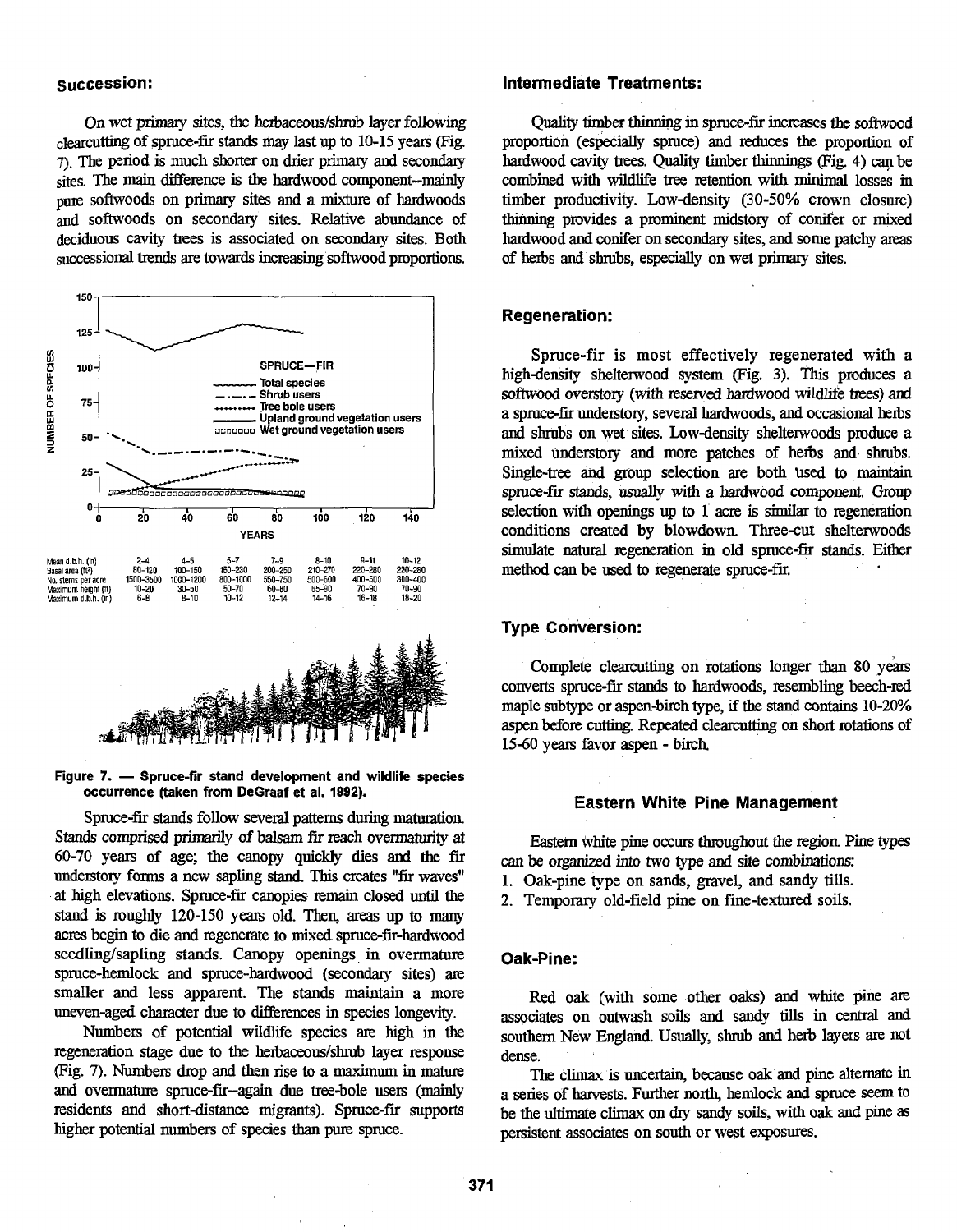### **Old-field Pine:**

Old-field pine is prevalent, although a temporary type resulting from farmland abandonment. It commonly develops as pure, dense stands of pine with an occasional wide-crowned hardwood. Woody understories are very sparse unless the stand is opened up (< **70%** crown closure) by cutting or windthrow. Old-field pine on sandy soils rapidly assumes the characteristics of oak-pine.

#### **Succession:**

On sandy soils, groups of oak often support a pine understory and vice versa. These stands usually exhibit a closed canopy, stratified hardwood-softwood **mixtures** and a sparse dry-site ground flora.

Old-field pine on fine-textured soils develops dense pure stands once early successional species (like gray birch, aspen, juniper) disappear. Understory and ground flora are almost nonexistent until the canopy is broken by damage, cutting, or overmaturity (150+ years). Then a dense hardwood understory develops.

Numbers of wildlife species potentially occurring throughout the successional process tends to be higher in oak-pine **than** old-field pine. Numbers of potential species **are**  high in regenerating stands (Fig. 8), then drop off in pole stands. Numbers rise in older stands, due to the increasing number of residents and short distance **migrants** using tree boles.

Several "bull" pines in the supracanopy of **the** oak-pine group can provide raptor perching and nesting sites. Great-blue heron, osprey, and bald eagle can use these features near open water and other wetlands. The oak-pine type is also managed for production of hard mast for resident wildlife and short distance migrants.

#### **Intermediate Treatments:**

Usual treatments in oak-pine on sandy soils are hardwood removals, to favor pine, or thinning of oak stands to improve quality and growth. Low-density thinning in pine is an accepted alternative in some areas. Midstory development is rapid, especially under old-field pine.

Timber thinning with reserved wildlife trees results in habitat potential similar to that in natural succession. Thinnings without reserved wildlife trees eliminates high exposed perches, medium-and large-diameter cavity trees, larger crowned nut-producing trees, and reduces overstory inclusions--important features to inany **NTMB** and resident species.



Figure 8. - Oak-pine stand development and wildlife species **occurrence (taken from DeGraaf et al. 1992).** 

# **Regeneration:**

**Pine** regenerates best under a moderately **dense** shelterwood series, especially when coupled with site preparation that eliminates unwanted understory stems and provides a mineral soil seedbed. When regeneration is roughly 4 feet tall, overstory can be removed. With pine, retention of scattered wildlife trees will help prevent weevil damage, **as** well **as** add much habitat structure to regenerating stands. First-stage dense shelterwood cuts (Fig. 3) resemble timber thinnings with reserved wildlife trees in the sawtimber-sizeclass. The **final** cut in such a shelterwood series could resemble a clearcut with reserved wildlife trees.

#### **CONCLUSION**

In **the** forest dominated rural landscape of northern New England, no one site, cover type, size- class, silvicultural practice, or habitat structure will meet all the needs of **NTMB. NTMB** habitat management needs to focus on: 1) maintaining